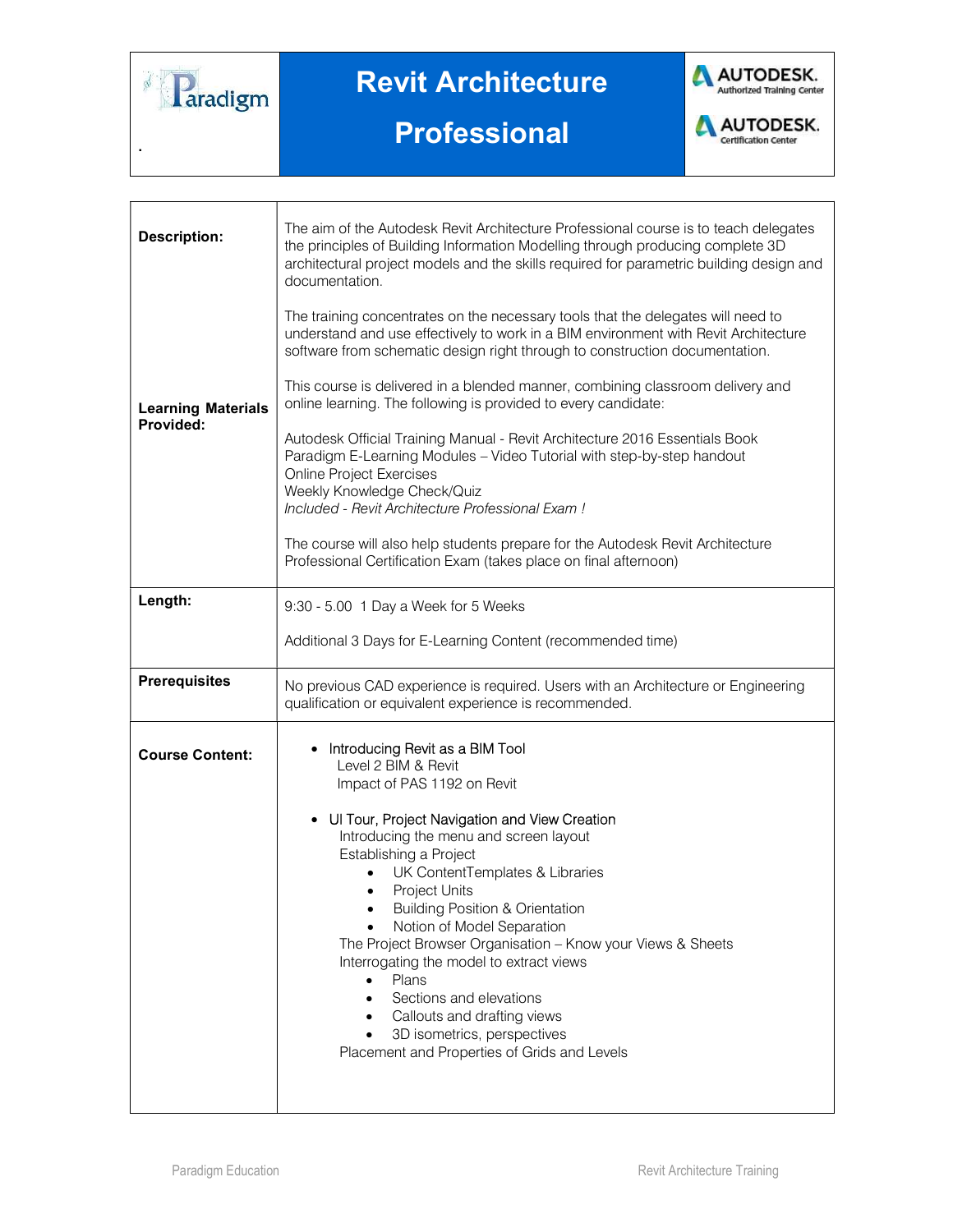| • Element Selection and Manipulation<br><b>Object Selection Methods</b><br>Nodes and Snaps<br>Revit Hierarchy - System v Component v InPlace Families<br>Element properties - Type v Instance<br>• Visibility & Graphic Control<br>Project-Wide Control Settings<br><b>View Specific Overrides</b><br><b>Element Specific Overrides</b><br><b>View Templates</b> |
|------------------------------------------------------------------------------------------------------------------------------------------------------------------------------------------------------------------------------------------------------------------------------------------------------------------------------------------------------------------|
| <b>DESIGN DEVELOPMENT PHASE - SYSTEM FAMILY CREATION</b>                                                                                                                                                                                                                                                                                                         |
| Walls<br>$\bullet$<br>Drawing Walls<br>Modifying Walls - Temporary Dims, Controls, Joins<br>Editing Tools - Trim, Split, Align, Mirror etc.<br><b>Editing Wall Shapes</b>                                                                                                                                                                                        |
| <b>Basic Curtain Walls</b><br>Fundamental principles and sub-element identification<br>Working with Curtain Wall Panels                                                                                                                                                                                                                                          |
| • Floors, Roofs and Ceilings<br>Sketching rules<br>Relating slabs to walls and supporting framework<br>Controlling slopes<br>Roof Design - Footprint or Extruded                                                                                                                                                                                                 |
| • System Family Editing<br>Principles Model Development Methodology<br>Material Layer Function & Wrapping<br><b>Sharing System Families</b><br>Edit a Wall System Family                                                                                                                                                                                         |
| • Stairs Ramps and Railings<br>Stair by component and by sketch<br>Hosted and standalone railings                                                                                                                                                                                                                                                                |
| <b>DESIGN DEVELOPMENT PHASE Cont'd - COMPONENT FAMILYS</b><br>• Window, Door and Component Use<br>Family terminology<br>Component placement<br>Element hosting<br>The Family Editor - The Basics                                                                                                                                                                 |
| <b>COORDINATION &amp; COLLABORATION</b><br>• Site Design<br><b>Creating Toposurfaces</b><br>Site Components - Planting etc.<br><b>Building Pads</b><br>Site Model & Building Model Link - The Shared Position                                                                                                                                                    |